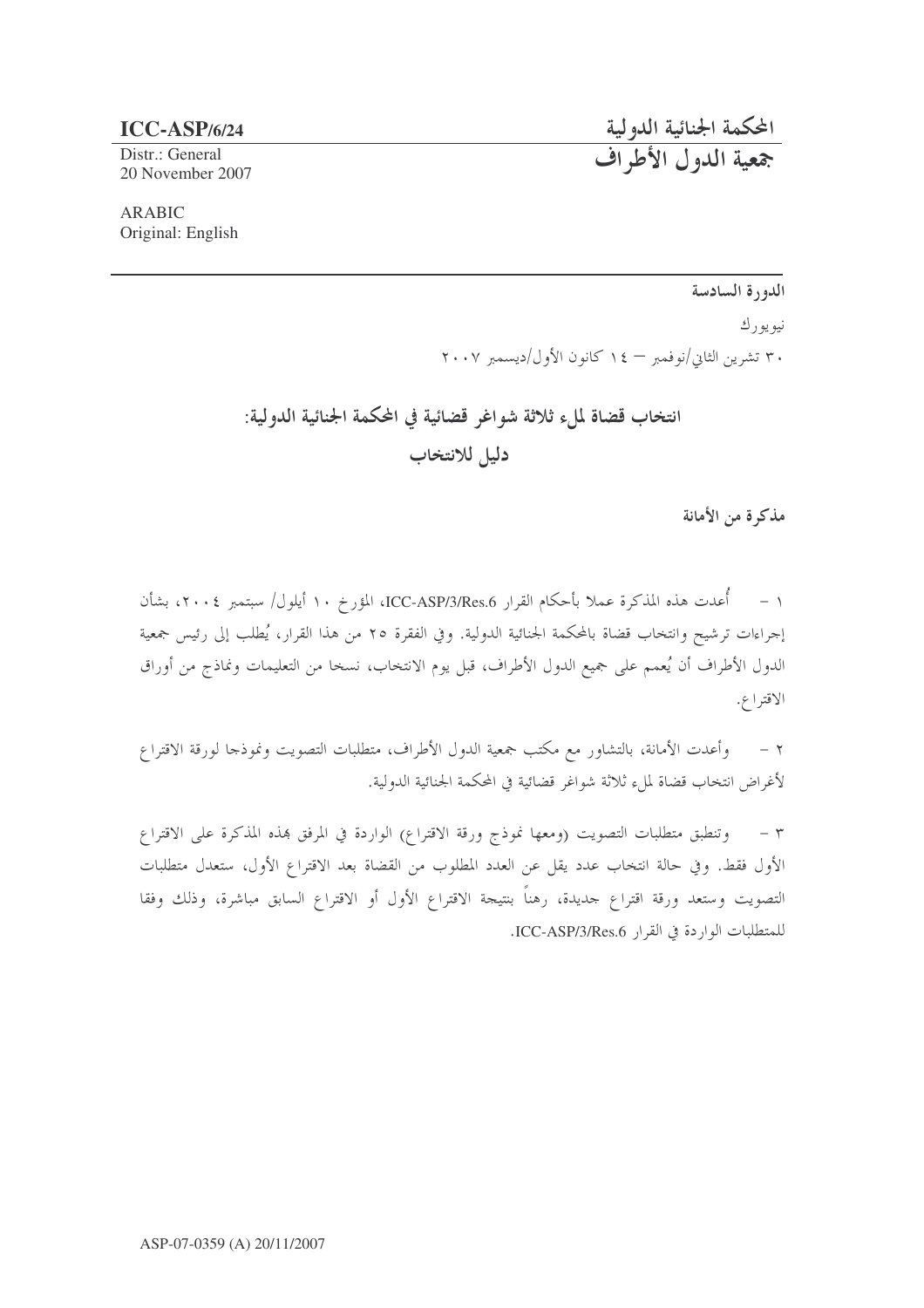المرفق

## الاقتراع الأول: انتخاب قضاة لملء ثلاثة شواغر قضائية في المحكمة الجنائية الدولية

## متطلبات التصويت

١ – يرجى وضع علامة ``X'' في المربع الواقع يسار أسماء المرشحين الذين ترغبون في التصويت لهم. والمرشحون الواردة أسماؤهم في ورقة الاقتراع هم المؤهلون للانتخاب دون سواهم.

٢ – يرجى التصويت لثلاثة مرشحين على الأكثر. وستعتبر أوراق الاقتراع التي يتم فيها التصويت لأكثر من ثلاثة مرشحين لاغية.

٣ – يرجى التصويت لمرشحين اثنين على الأقل من القائمة ألف وستعتبر أوراق الاقتراع التي يتم فيها التصويت لأقل من مرشحين اثنين من القائمة ألف لاغية.

٤ – إذا استوفيتم المتطلب الأدنى للتصويت الوارد في الفقرة ٣، باستخدام أقل من ٣ أصوات، يجوز لكم الامتناع عن التصويت بالنسبة لبقية المرشحين.

- ه يرجى التدقيق في أوراق الاقتراع لضمان التصويت لما يلي:
	- (أ) ما لا يزيد على ثلاثة مرشحين؛
	- (ب) مرشحان اثنان على الأقل من القائمة ألف.